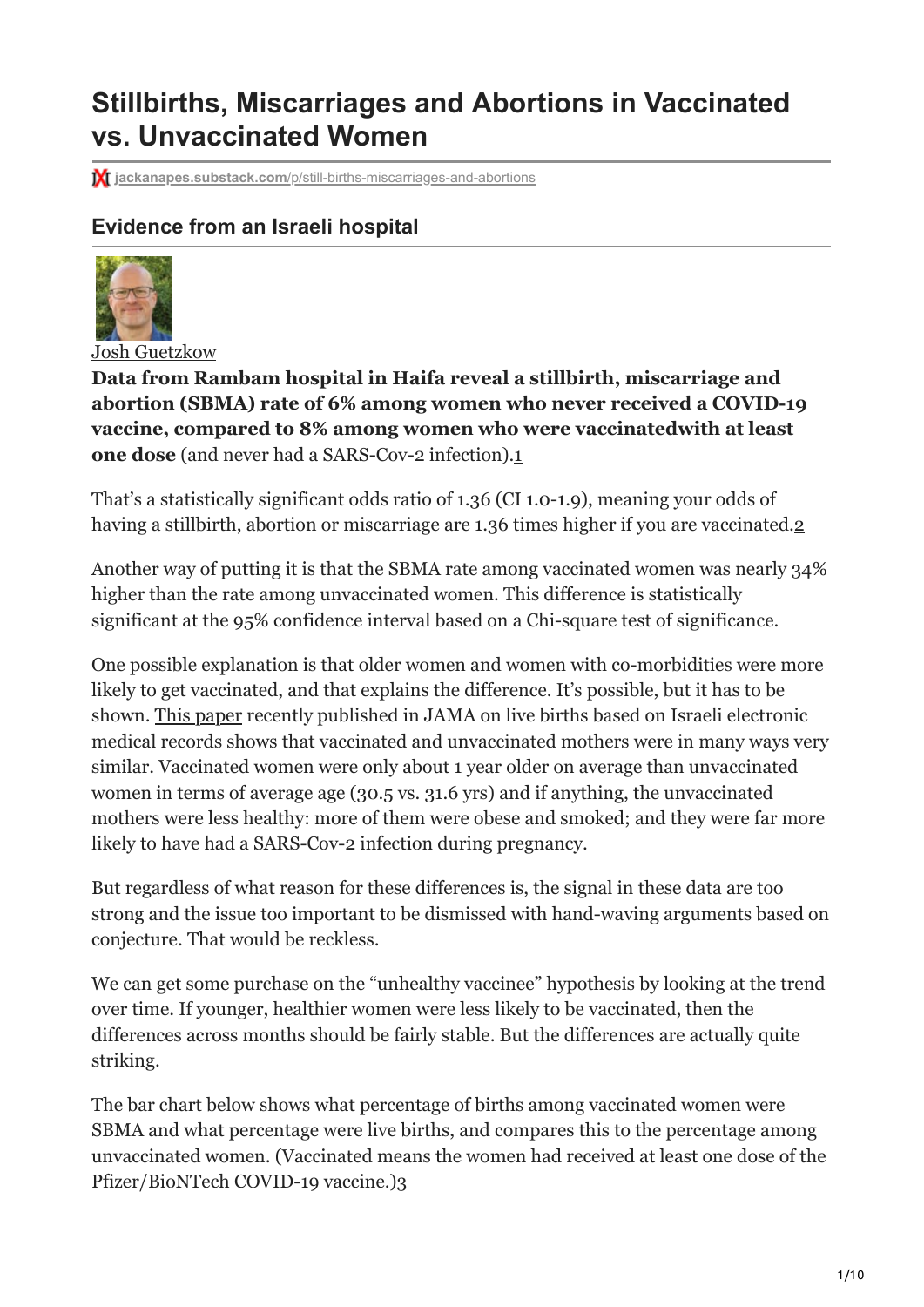

The SBMA rate among vaccinated women was higher than the rate among unvaccinated women for every month except for February, which was at the very beginning of the vaccination campaign for pregnant women when only 2 births were recorded for vaccinated women. Note this is counter to expectation if one assumes that the vaccines are supposed to protect people from COVID and Israel experienced a big COVID wave from delta from July-Sept.

The rate reached a peak in May, with 44% of vaccinated women experiencing a stillbirth, miscarriage or abortion that month, compared to 9% among unvaccinated women. In other words, of all the recorded pregnancy outcomes among vaccinated women in May, 43% were either stillbirth, miscarriage or abortion.

But if the difference is explained by older, less healthy pregnant women being more likely to get vaccinated, then we would expect the increase among the vaccinated to be offset by a decrease in the unvaccinated. But if we put the two groups together and look at trends over time, we still see a large increase: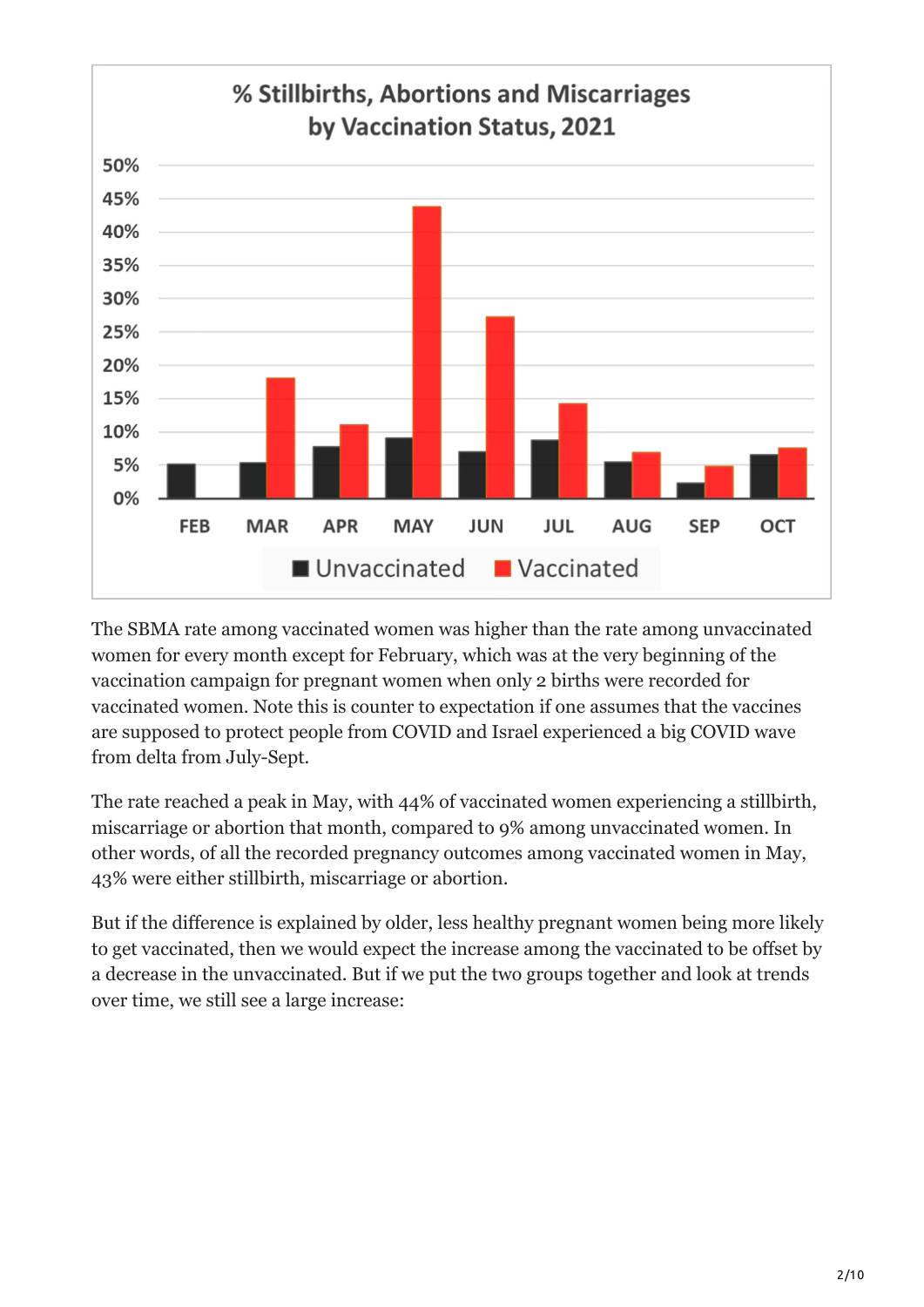

Furthermore, if older, less healthy women were more likely to get vaccinated, then we would not expect to see this degree of variation over the year. If anything, we would expect to see the highest counts in Feb-April when women at higher risk for Corona would have been among the first in line to get vaccinated, according to this alternative explanations.

This is affirmed by data on vaccinations from the Israeli Ministry of Health. Below is a graph from the MoH showing vaccination rates from the beginning of the vaccination drive in December, 2020. Dark green is first dose, light green is second dose:

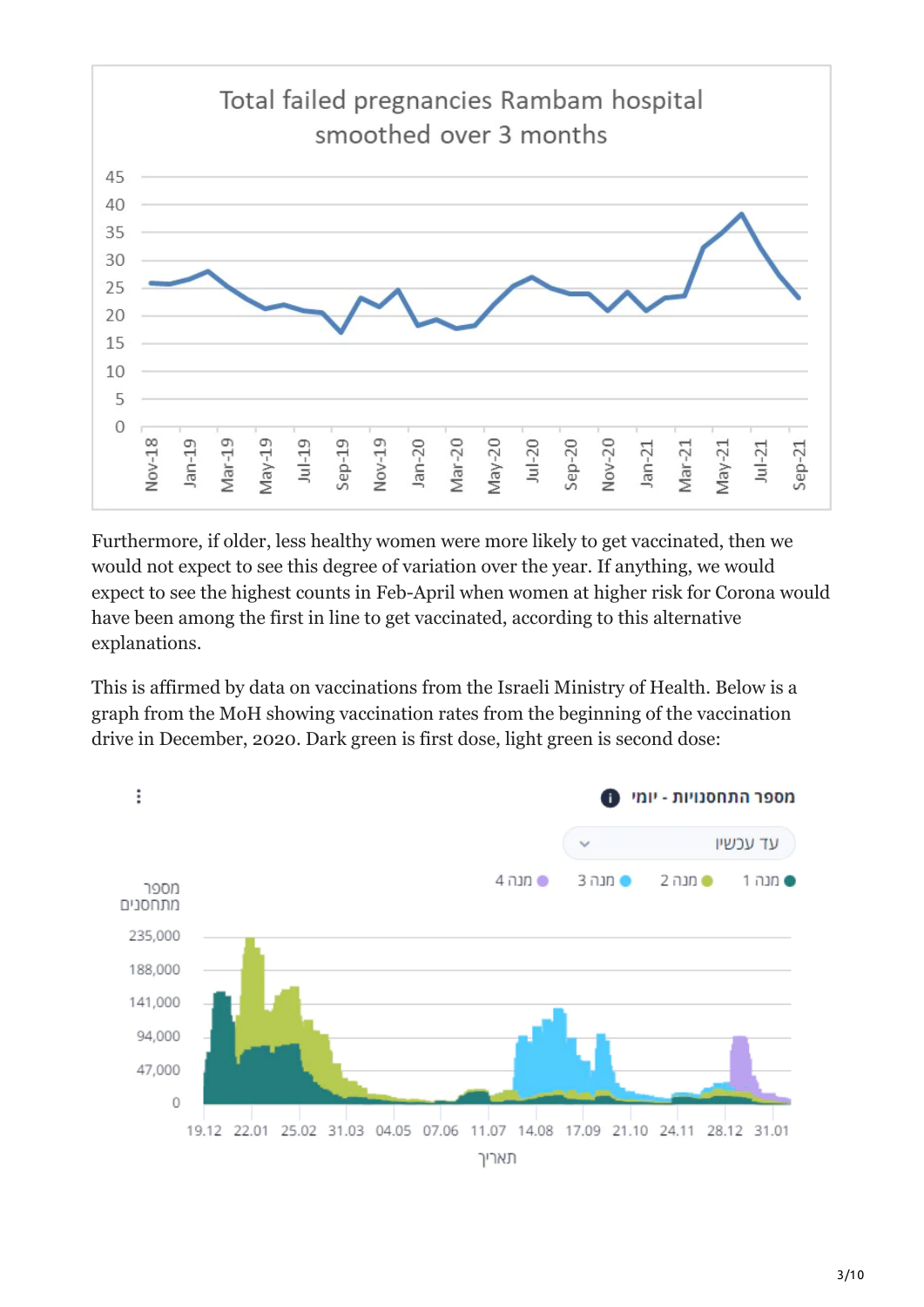We can see that the overall vaccination rate began dropping precipitously in March and was very low in May. Furthermore, the differences in the SBMA rate between vaccinated and unvaccinated women for April, May and June are all statistically significant. In fact, the difference in May is likely to be observed by chance less than 1 in 100,000 times. (There was nothing special about May in terms of tight lockdowns or restrictions — in fact, the government started lifting restrictions and life was starting to get back to normal.) The other months would be statistically significant if the N was a bit larger. But alas, we only have data from one hospital.

Actually, that's not entirely true. The activists who filed the FOIA request from Rambam also got information from another hospital, Sheba medical center. However, Sheba did not have information on vaccination status for a large number of women, so we can't reliably compare vaccinated versus unvaccinated. But we can look at the SBMA rate this year compared to previous years, both for Sheba and Rambam. (Note that Sheba has a much higher baseline SBMA rate, for reasons that are not entirely clear. They serve very different populations, and Sheba may simply perform more elective abortions every year than Rambam.)

The graphs below show the SBMA rate at each hospital in 2019, 2020 and 2021 over 3 different time periods: January-October, March-October and April-June.

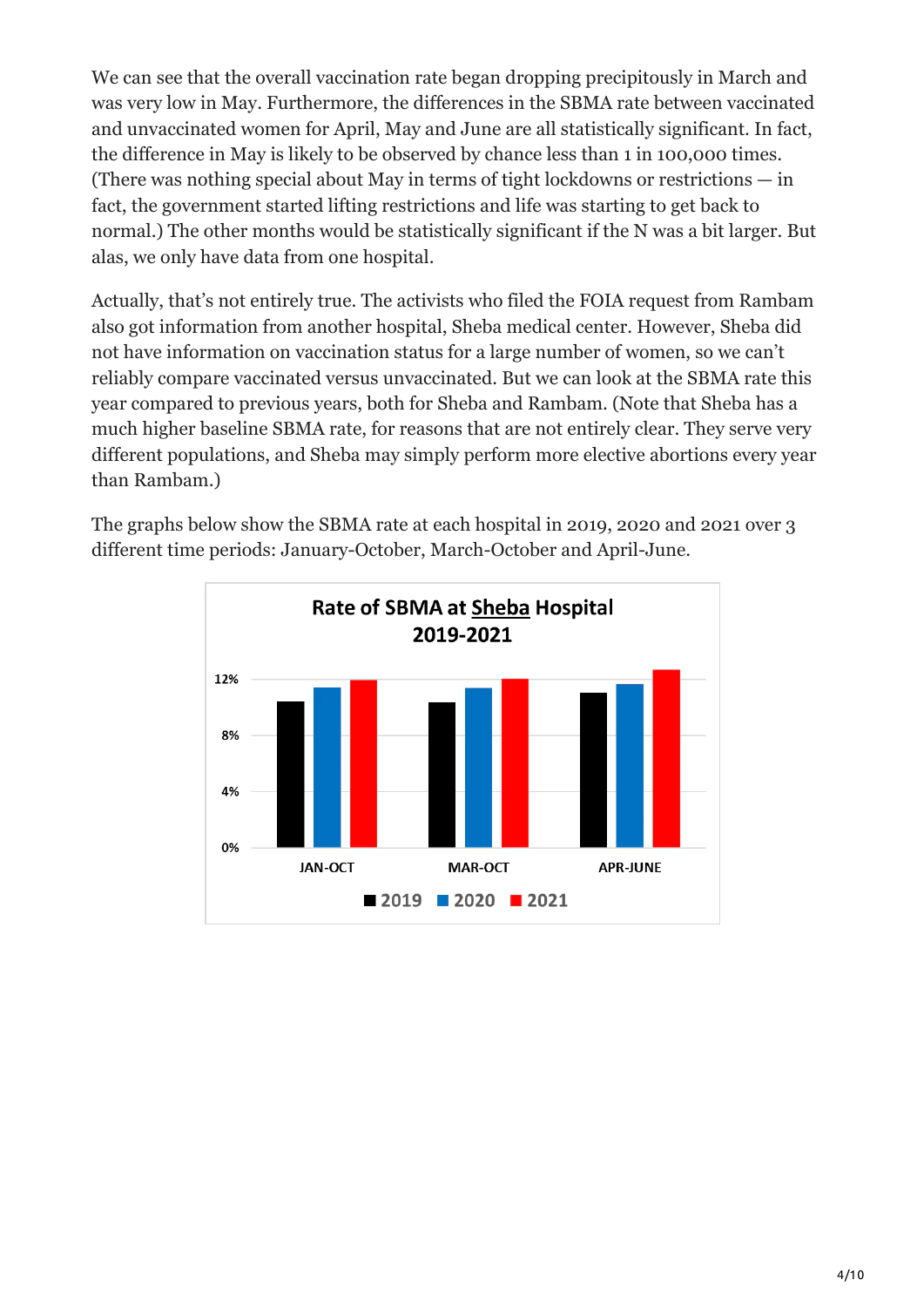

The SBMA rate is higher in both hospitals in 2021 compared to the previous years. Notably, April to June — which was the period with the highest (and statistically significant) rates of SBMA among the vaccinated at Rambam hospital — are also much higher at Sheba. At Rambam, the rate over that period is 8.7% versus an average of 5.7% for 2019-2020, which is 50% higher. At Sheba, the SBMA rate in 2021 for April-June is 12.7%, versus an average of 11.3% for 2019-2020, which is 12% higher.

In May, 2021, Rambam had 42 SBMAs, which was nearly double the average of the May total from the previous two years and 30% higher than the highest number of any month in the previous two years, which was 32 in June of 2020.

Sheba had its highest SBMA count in June, with 146. That was 30% higher than the average of the previous 2 years, and 11% higher than the largest number of SBMAs for any month in the previous 2 years, which was 132 in March, 2019.

And again: since these comparisons include *both* vaccinated and unvaccinated women, the difference cannot be due to older, less healthy women being vaccinated.

So to boil it down: in 2 different Israeli hospitals, 2021 has witnessed significantly higher rates of stillbirths, miscarriages and abortions than the previous two years, with some months setting a record for the number of SBMAs compared to 2019 and 2020. For the one hospital where we do have data comparing vaccinated to unvaccinated women, the rate of SBMAs among vaccinated women is 34% higher than among unvaccinated women.

I would be amiss not to discuss what the data say about women who had a SARS-CoV-2 infection during pregnancy. There were 7 such women who gave birth during this period, with 2 of them experiencing still births or miscarriage. This is an odds-ratio of 6.2 (CI 1.2-32.3).

While this odds ratio is much higher than the ratio for vaccinated women, the percentage of all women in this hospital who had a SARS-CoV-2 infection during pregnancy was extremely low (0.17%), and so the overall risks of a miscarriage or stillbirth due to coronavirus infection are clearly outweighed by the risk to vaccinated pregnant women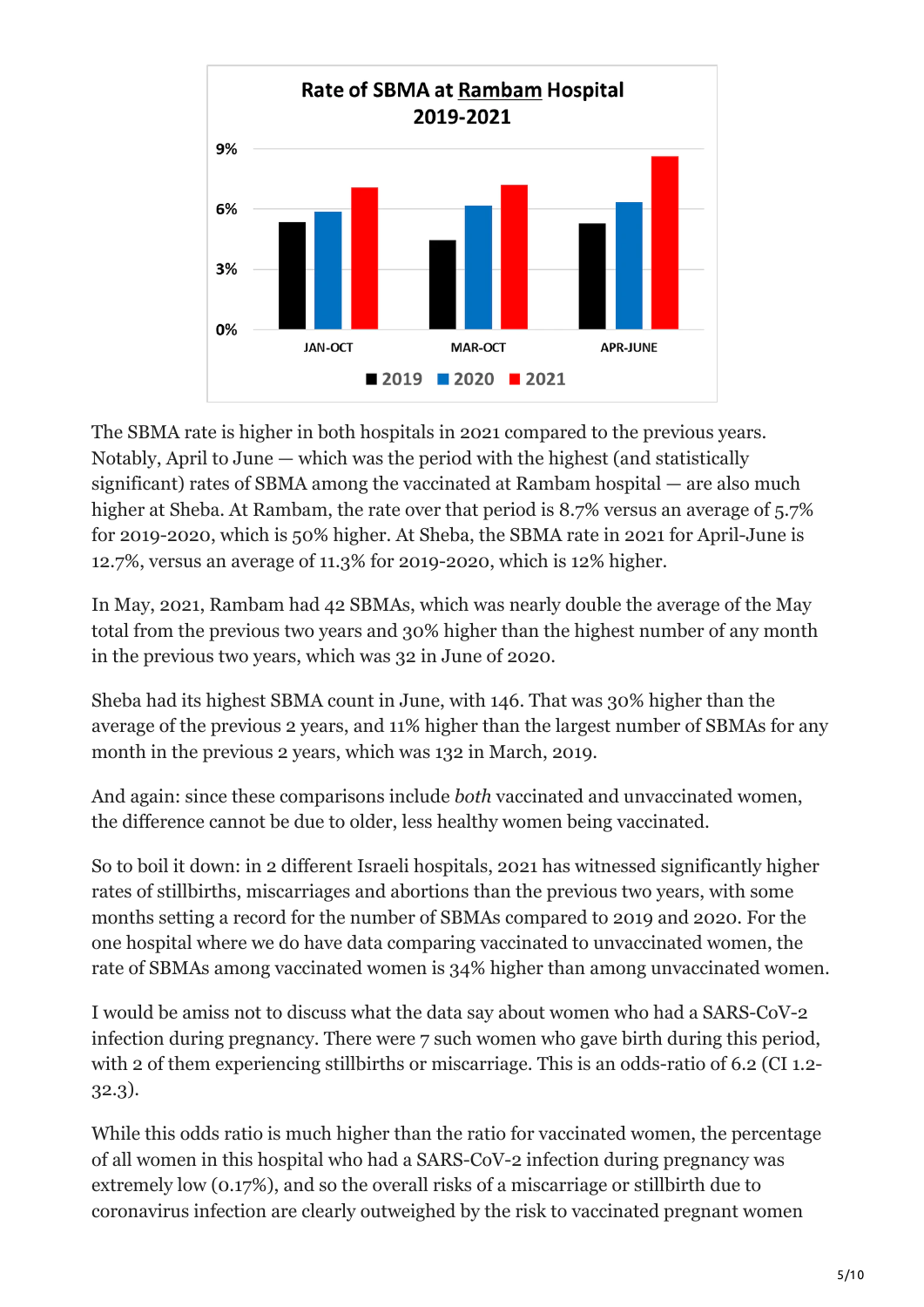who have a 100% chance of being vaccinated — assuming vaccination is the driver of these differences. (There were 6 additional women who had COVID prior to pregnancy, all of whom had live births.)

In a sane world, this data would be Earth-shaking. The Israeli Ministry of Health would immediately stop vaccinating pregnant women against COVID-19 and launch a thorough investigation. Can we say for sure that vaccines are the cause of these patterns? No. Not with these data. But nobody can say for sure that the vaccines played no role. But the precautionary principle along with the oath to "First, do no harm" demand that action be taken. But since we don't live in a sane world, that won't happen. Instead the news will be greeted with quick, careless dismissals based on hand-waving arguments founded on assumptions and conjecture.

### **Addendum Feb 16, 2022:**

In response to some questions and criticisms, I've been digging into the data a bit more. One of the concerns that was raised is that the total number of vaccinated women in the first half of the year is relatively small and only passes 100 in September. This suggests that pregnant women were not running out to get vaccinated. But it does raise the question of whether the vaccinated women in the first half of the year were much more likely to be in high-risk groups and that this explains the huge differences we see for example in May. I have several responses to this:

1. If that is the case then wouldn't we see as high or higher rates in February, March and April?

2. There is a higher SBMA rate in every single month among the vaccinated than the unvaccinated, including during the deadly delta wave in Aug-Sep. This is totally contrary to expectation assuming the vaccines are highly protective against COVID morbidity and are extremely safe.

3. If we look at the *overall* SBMA rate, we see an increase. This can be seen in the second figure above, which shows the total number of SBMA's. Below is a figure showing a similar graph for the SBMA rate, which looks very similar. Note that the rise from April-June is higher than the rate in April-June of 2019 at a level of statistical significance that says the difference is likely to be due to chance less about 1 in 1,000 times. (This graph and the ones below are smoothed using a 3-month rolling average in order to show the trend more clearly by dampening statistical noise.)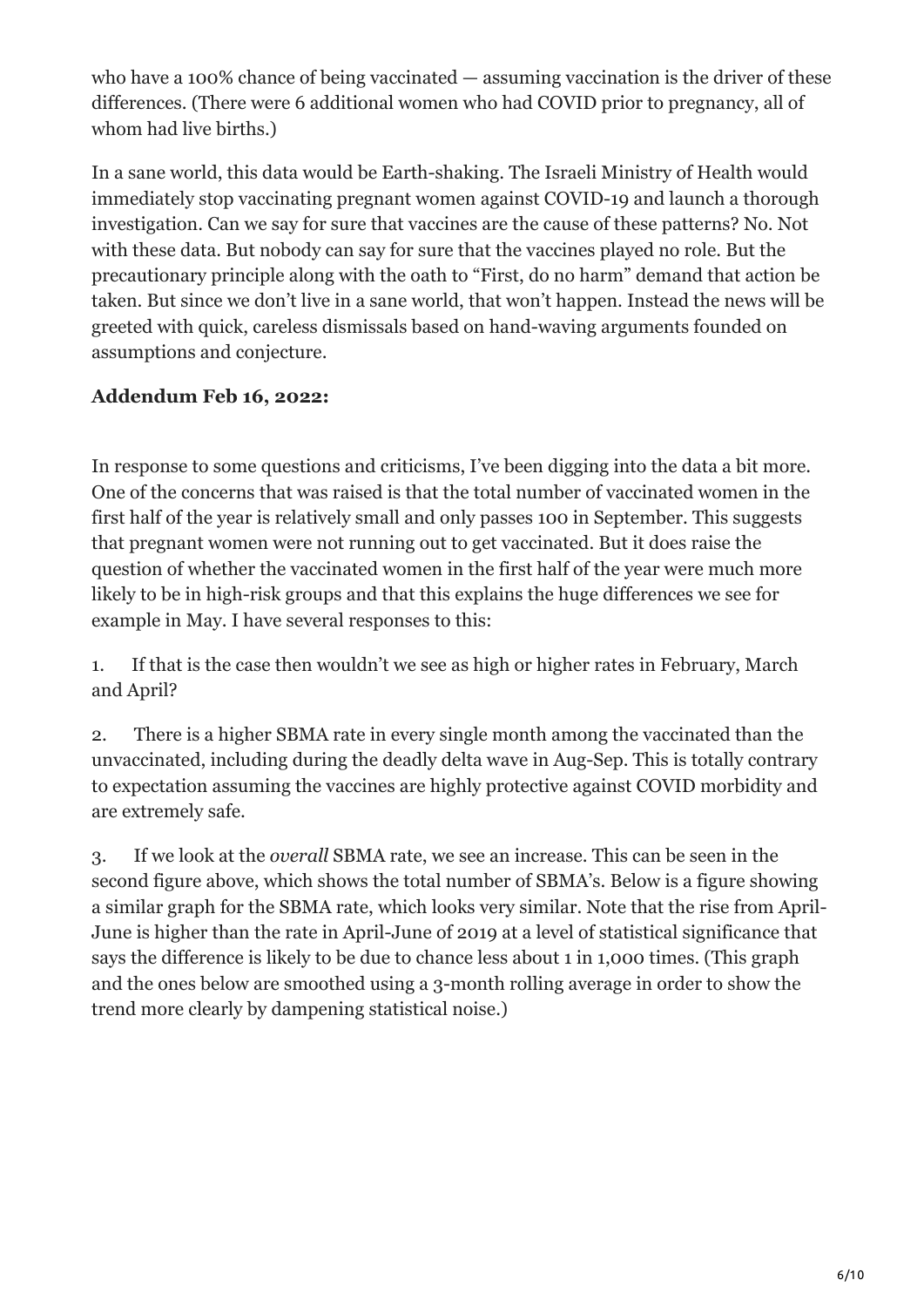

We can compare the trends in the *overall* rate from March to September for both Rambam and Sheba to see this. The charts below compare 2021 versus 2019. This comparison makes sense because 2020 was such an unusual year, and the first COVID wave hit Israel during these months (and even so as we saw above the values for 2021 are still higher than for 2020).

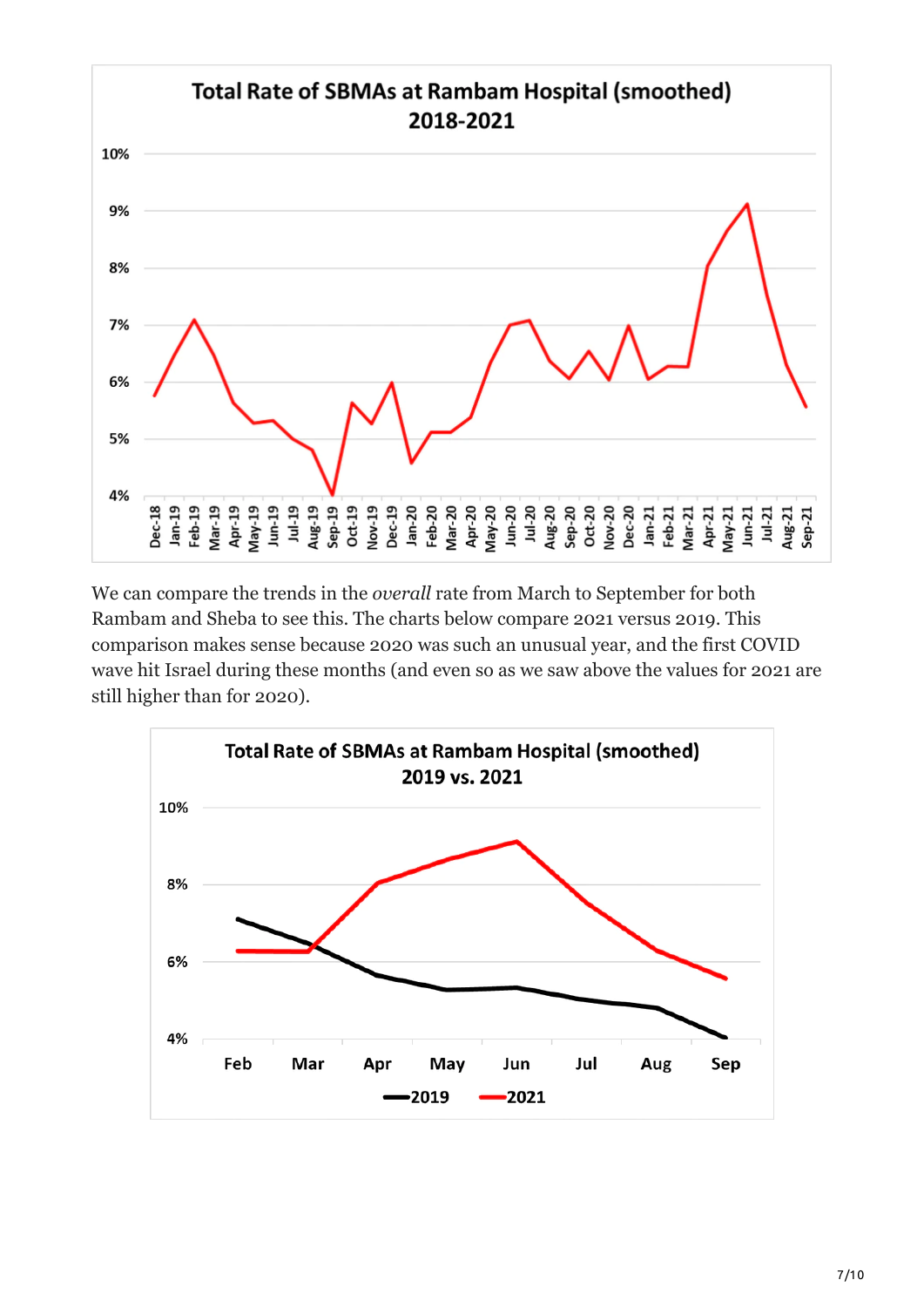

The graph for Rambam shows a noticeable increase over the 2019 numbers, beginning in April. The graph for Sheba shows a slight increase, but more notable is how the 2021 rate tracks closely with 2019 through March and then begins to diverge significantly from the 2019 rate beginning in April and stays elevated above the 2019 rate for the remainder of the year.

To reiterate: we cannot conclude from these data that vaccinations are the cause of these patterns, but *whatever the cause*, there is a concerning signal here that demands further investigation.

## **Addendum Feb 17:**

A thought occurred to me as I was falling asleep last night: what would the overall SBMA rate look like if nobody was vaccinated? This type of thought experiment is known as a "counterfactual" and serves as the inspiration for quasi-experimental designs using observational data.

Of course I can't do any kind of quasi-experimental analysis with these data and any such estimate would not be a true counterfactual. Still, I thought it could be a useful exercise to calculate the overall growth in the SBMA rate in Spring/Summer 2021 under the assumption that there were no vaccines and no vaccinated women and compare it to the overall rate that includes vaccinated women.

The graph below does that: the black line portrays the "counterfactual" SBMA rate without the vaccinated women (meaning vaccinated women with any birth outcome were simply dropped from the calculation); the red line shows the actual overall SBMA rate that includes the vaccinated women.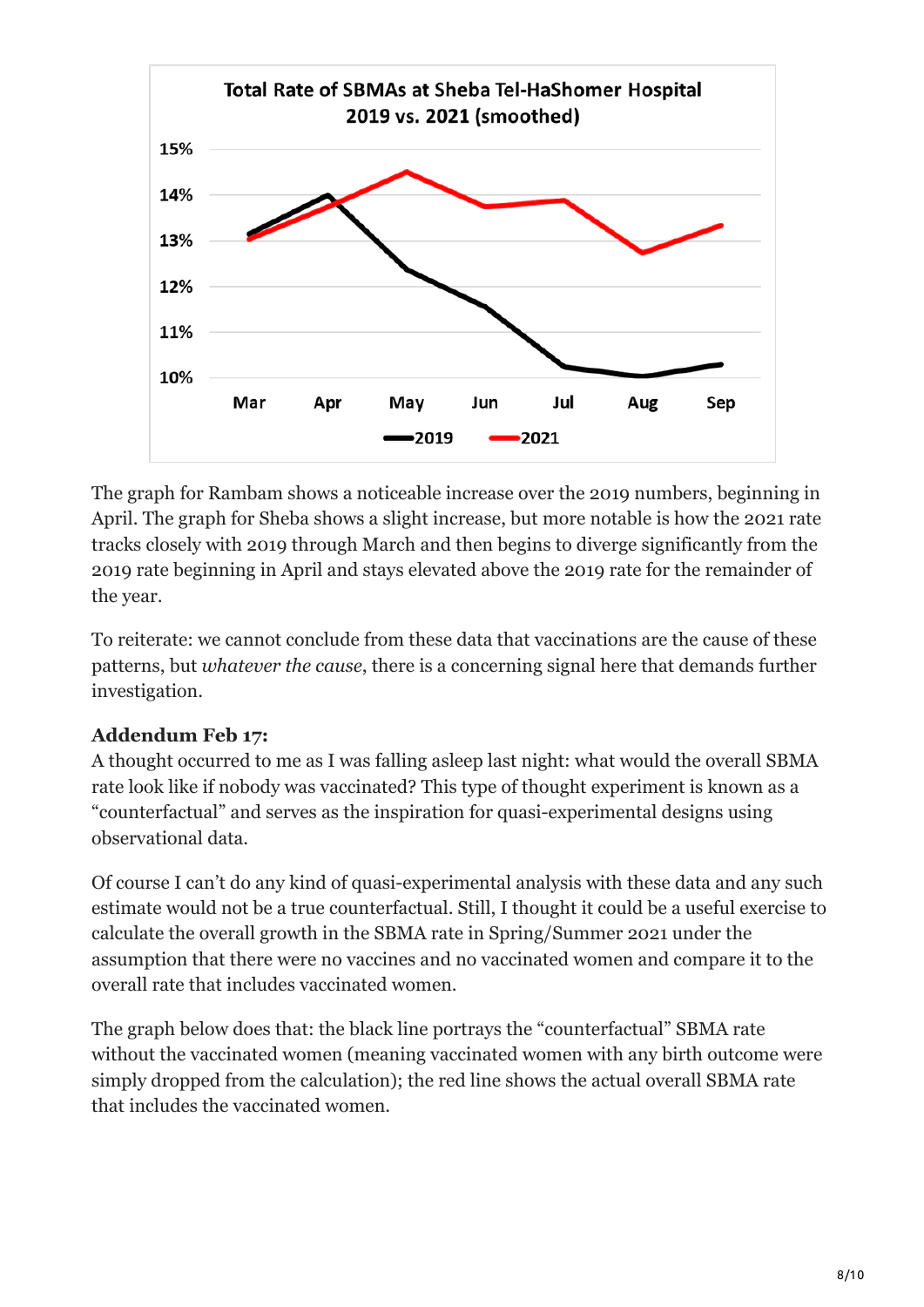

I put "counterfactual" in quotes in the title to emphasize that this is *not* a true counterfactual, because the women who got vaccinated are different from those who did in ways we can't control for with these data. So for example, if the women who didn't get vaccinated in the early period were healthier on average, then the "counterfactual" SBMA rate (black line) as calculated here should be lower than the true rate, because the less healthy (who chose to get vaccinated) have been excluded from the calculation.

Nevertheless, the graphs show the divergence between the "counterfactual" and SBMA rate. The divergence between them is largest in May then drops to its lowest in August but then increases in September, which is when the booster dose was rolled out to people under age 60, and pregnant women were encouraged to get boosted. In absolute terms, the divergence in May is largest at 2 percentage points (vs. 1.7 in September). But in relative terms, the divergence in September is larger: it is 170% larger versus 120% in May.

So it seems this was a useful exercise after all, as it points to a safety signal in September — the booster period — that was not apparent from the other analyses.

#### <span id="page-8-0"></span>[1](#page-0-0)

The data were provided to a concerned Israeli citizen who filed an FOIA request. I became aware of the existence of the data lawyer [Ori Xabi](https://www.facebook.com/ori.xabi/posts/4650207708417383) and wealth coach and independent data analyst [Oz Koren](https://www.facebook.com/ozkoren/posts/10160218631454114). The raw data provided by the hospitals is available [here.](https://drive.google.com/drive/u/3/folders/1Fge_lBpcq7ZCHVa-x-MhnJ4MB7yhCRY-)

#### <span id="page-8-1"></span>[2](#page-0-1)

Note the data provided do not distinguish between stillbirths, miscarriages (sometimes referred to as spontaneous abortions) or late- or early-term abortions undertaken for medical or other reasons. Therefore we can only compare all of these together. It is possible that vaccinated women are more likely to voluntarily choose to terminate their pregnancies early. However, there is no a priori reason to think that vaccinated women